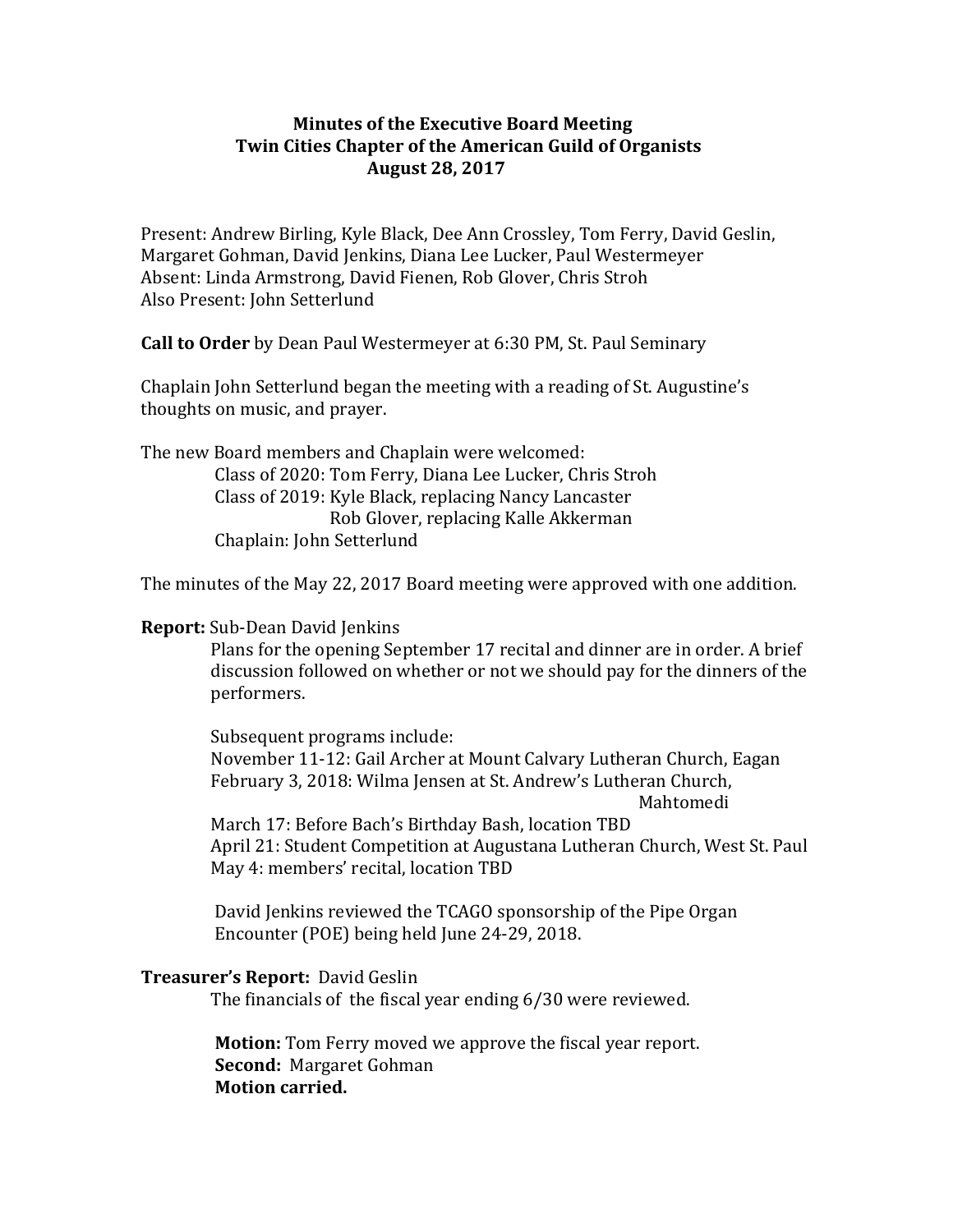Dean Westermeyer will instruct the audit committee to get in touch with David Geslin.

Dee Ann Crossley reported on the sales of the DVD "A Guide for Organ Committees" at the July convention of the Association of Lutheran Church Musicians (11 CDs at \$15 each) and on the TCAGO website.

We discussed plans for honoring Chaplain Michael Edwins at our September 17 opening meeting. The text of recognition was modified to be:

> The Twin Cities Chapter of the American Guild of Organists expresses its gratitude to the Reverend Michael L. Edwins for his many years as Chaplain. He has served us faithfully and generously at installations, Board meetings, and in pastoral ways beyond those official duties. We wish him well in his retirement.

 **Motion:** Kyle Black moved we approve the text as modified. **Second:** Margaret Gohman **Motion carried.**

 **Motion:** David Jenkins moved we wrap the book *(Psalms vol. of the St. John's Bible*) and present it to Michael with a card signed by the Board. **Second:** Margaret Gohman **Motion carried.**

 **Motion:** Diana Lee Lucker moved we present a certificate to Michael. **Second:** Kyle Black **Motion carried.**

 Dee Ann will ask Sarah Garner to design the certificate. It will be dated and signed by Paul Westermeyer.

 At the September 17 meeting Michael Edwins will install John Setterlund, the new Chaplain, and John will install the TCAGO officers.

Dean Westermeyer led our ongoing discussion of the FTC requirements. David Fienen prepared relevant documents for Board review, specifically the certification of TCAGO compliance, which will be signed by Dean Westermeyer, as well as proposed amendments of TCAGO Operating Procedures that comply with FTC rulings.

> **Motion:** Andrew Birling moved we accept David Fienen's alterations to The Operating Procedures, removing "and salary" if deemed necessary.  **Second:** Tom Ferry

**Motion carried.**

*(note: "and salary" is in line 6 of viii. Professional Development Committee)*